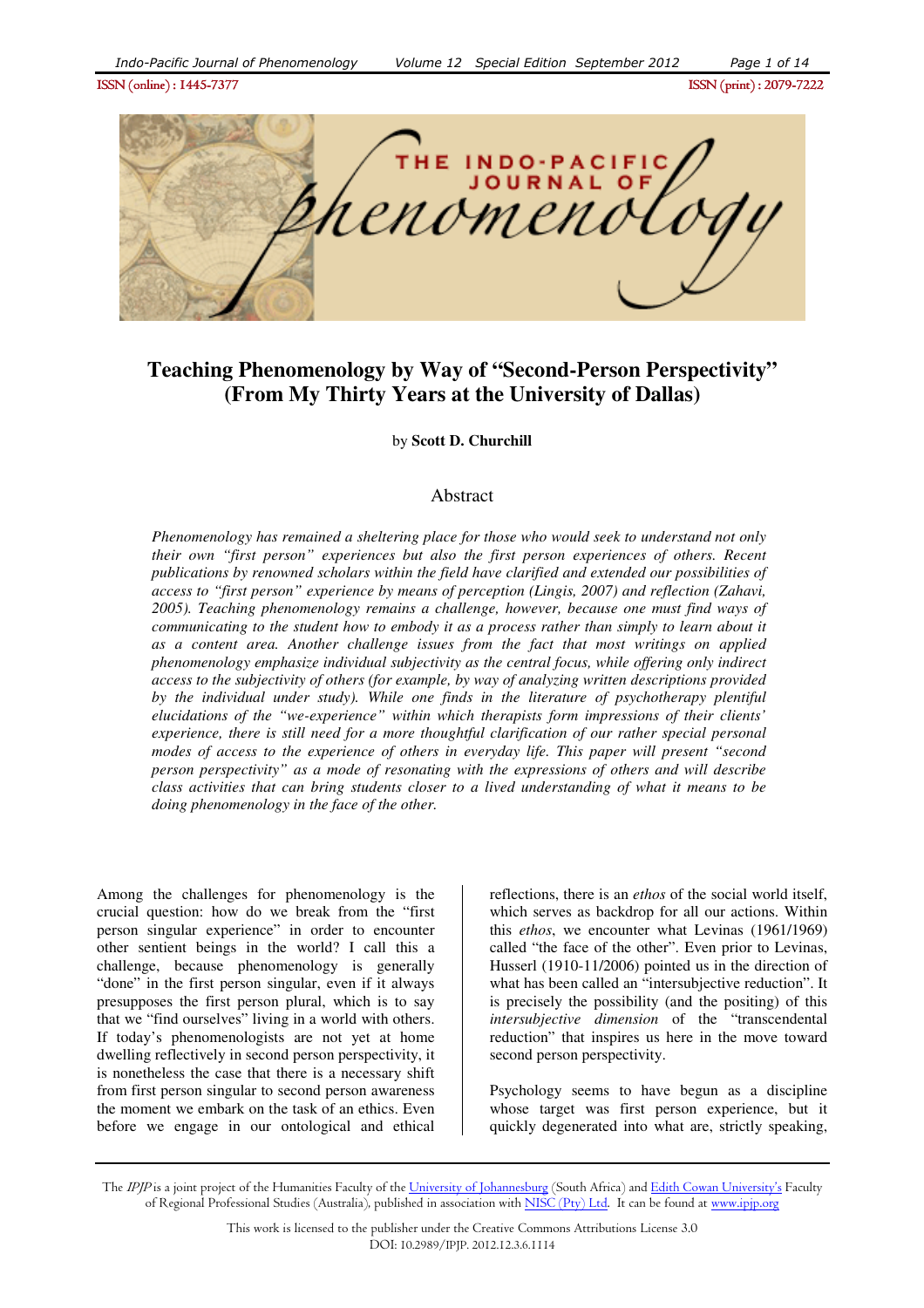third person approaches<sup>1</sup> to the individual. Eventually, Merleau-Ponty (1945/1964c, p. 52) would (ambiguously) offer the perspective of a "witness" of behaviour as a fruitful alternative to introspection as a mode of access to the meaning of lived experience. I say that he was "ambiguous" because he did not clarify for us the distinction I would like to make here between "second person" and "third person" modes of bearing witness. What I wish to do in this paper is to elaborate the meaning of taking up one's role as a "witness" of behaviour in the mode of second person perspectivity. The paper will proceed from a brief definition of this mode of witnessing, to a sketch of my history in teaching phenomenology, and then to a presentation of some exercises that I use to teach this very special mode of observing both human and nonhuman expression. Following this, I will revisit the philosophical literature and discuss further implications for pedagogy.

## **Second Person Perspectivity**

 $\overline{a}$ 

One might say that the "second person perspective" itself emerges when we first engage the other person as a "you" – which usually occurs at the moment that we first address the other, whether as a speaking or a non-speaking subject. At this point, I have not differentiated the other as a human being from the more general world of sentient beings. Indeed, my own reflective forays into the world of second-person experiences began when I first began thinking about my encounters with primates – and, more specifically, with my first "conversations with a bonobo" (Churchill 2000-2001, 2001, 2003). Since then, I have had to sharpen my thoughts regarding the "second person"<sup>2</sup> if only because of the ambiguity of who is the "first" and who is the "second" person at any moment within the "I-thou" encounter (Churchill, 2006a, 2007, 2010b; Churchill, 2010).

In an earlier contribution to this journal (Churchill, 2006a), I focused upon the "up-close" exchange between myself and a bonobo as a point of departure

for considering the power of second-person perspectivity for entering into the world of other sentient beings. In the current paper, I would like to elaborate this concept of the second person while also offering a reflection on the pedagogical exercises that I have used in my classes as a way of attuning my students to this dimension of their own experience. In my earlier treatment, I started out with the usual linguistic distinctions: with "first person" referring to *my* stance as thinking subject, "second person" referring to *your* position as the one I am addressing, and "third person" referring to the person "over there" whose behaviour I may be observing at a distance. I then reversed the usual (linguistic) use of "persons" in order to reflect the psychologist's interest, which is not his or her own experience but rather that of the patient, the client, the research participant. In this formulation, my interest or target would be the first person experience of the other. If I were to adopt a "third person" perspective, such as the behaviourist does, then the other's "first person" experience would remain opaque to me. If I were to attempt to "adopt" the other's first person perspective via Schutz's (1970, pp. 183-184) notion of an "interchangeability of standpoints", I would end up trying to *imagine* the other's experience, but would remain ultimately within *my* own framework. These unsatisfactory alternatives of dispassionate third person and imaginative first person perspectives can, however, be transcended when I allow myself to *resonate with* the other: where I become the "second person" whom the other addresses.

What I am acknowledging in the current formulation is that "second person perspectivity" is a special mode of access to the other that occurs *within* the first person plural: in *experiencing the other within the*   $we^3$ , we are open to the other as a "thou", another "myself" – and, in this same moment, I become an intimate "Other" to the one with whom I find myself in an "exchange". Thus, the trick to understanding second person perspectivity is realizing that it works *in both directions at the same time*. "What matters is our willingness and ability to acknowledge and be open to the *presence of the other as a locus of experience that can reciprocate that acknowledgement"* (Quincey, 2000, p. 152). Merleau-Ponty (1960/ 1964b) wrote in "The Philosopher and His Shadow": "Others and my body are born together from the original ecstasy" (p. 174). This ecstasy refers to that special moment within "first person plural" experience when we experience the call to ourselves to enjoin the other in that communicative dance, that exhilarating exchange, in which we come to know both ourselves and others.

 $\overline{a}$ 

<sup>&</sup>lt;sup>1</sup> It is also an unfortunate fact that "phenomenological" qualitative research is increasingly being conducted from a third person perspective, in which the researcher merely summarizes the statements made by research participants, accepting at face value the first-person formulations of participants presented from within their "natural attitude", and thus remaining within the participant's natural attitude rather than transcending it by means of a "psychological phenomenological reduction" (Giorgi, 2009; Husserl, 1925/1977).

<sup>&</sup>lt;sup>2</sup> Evan Thompson's (2001) illuminating collection of essays from a rich array of sources provided me with the inspiration to continue my reflections in the direction of clarifying my own "second person" experiences both in the classroom and in my subsequent writings.

<sup>&</sup>lt;sup>3</sup> I would like to express thanks to Lester Embree for suggesting this phrase to me in reference to my work.

The IPJP is a joint project of the Humanities Faculty of the University of Johannesburg (South Africa) and Edith Cowan University's Faculty of Regional Professional Studies (Australia), published in association with NISC (Pty) Ltd. It can be found at www.ipjp.org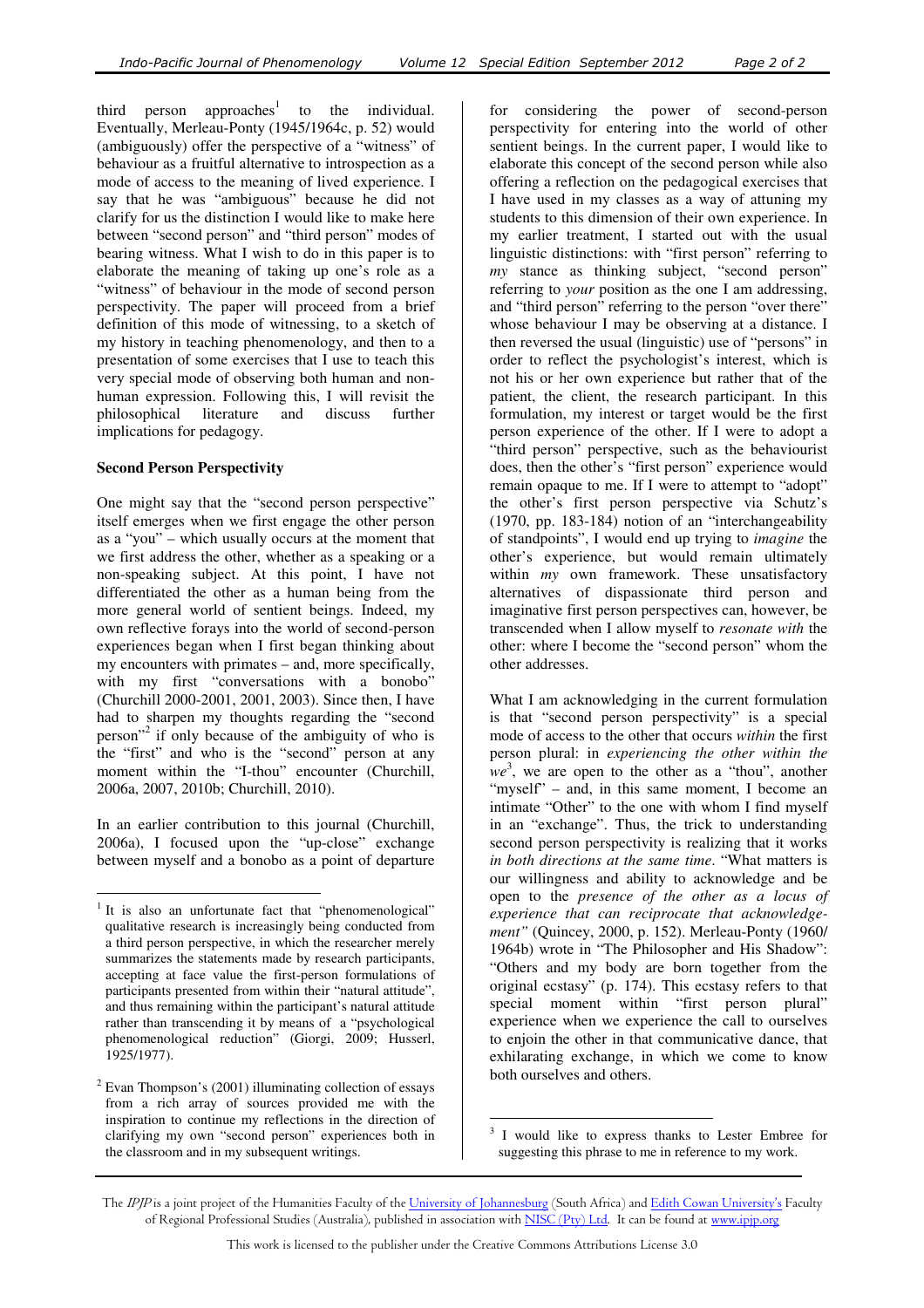I have been working on developing the idea behind this second person perspectivity in a series of reflections focusing in on one or another application (conversations with a bonobo, observing emotional expressions, qualitative research interviewing, openhearted caregiving<sup>4</sup>) – and now I have been asked to talk about teaching phenomenology. So I will turn here to a discussion of some of the exercises that I use in *cultivating an empathic presence to the world* with my students. One of the things that I really enjoy in "teaching" second-person perspectivity is that it is really a matter of making students more aware of a capacity for experiencing and understanding others' expressions of life that they have always already "possessed" (much like Dorothy in the Wizard of Oz, who is shown by the Wizard that she has always possessed the means of returning home by simply clicking her red shoes). In carrying out these exercises, the students become enthralled to discover that they can tap into their own experience to open themselves to new worlds.

# **New Worlds**

My first introduction to the phenomenon of other "worlds" was through my reading of von Uexküll (1909) as a freshman biology major at Bucknell. It was von Uexküll's (1934) exploration of the "bubbles of perception" found within the animal world that later led Heidegger (1929-30/1995), Binswanger (1946/1958), and Merleau-Ponty (1956-57/2003) to acknowledge him as a pioneer in laying the groundwork for clarifying how it is that we have access to other worlds, other beings. I began creating pedagogical exercises for my freshmen students when I was a graduate assistant at Duquesne in the mid-1970s, where I would have them attempt, via von Uexküll's method of "participatory observation" (see T. von Uexküll, 1992, pp. 280-281), to imagine their way into the *lifeworlds* (or *Umwelten*) of animal species other than their own. I will be referring back to this in a moment, when I discuss the phenomenological exercises that I currently use with my students.

My work over the years has focused, in one way or another, on a study of "alterity". I have been interested, as a phenomenologist, in the personal means of access to that which is not originally my own experience, but which belongs to the Other – and which nonetheless comes within the purview of my own experience. I took my cue from Merleau-Ponty (1952/1973) who, in *The Prose of the World*, wrote: "Whether speaking or listening, I project myself into

the other person, I introduce him into my own self" (p. 19). In my dissertation, I took up the phenomenon of how, as a clinical psychologist, one could phenomenologically have access to the meaning of a patient's experience – and thus how one could approach the study of the other "person" or "personality" (Churchill, 1984, 1998). Later, I delved into the experience of gendered alterity, undertaking an analysis of the experiences of "projective identification" with another person as revealed during moments of intimate play (Churchill, 1995, 1997). In that project, I was investigating empathic moments of connecting with another person, where "empathy" referred to a moment when one is so absorbed in the perception – the living/perceiving – of another's pleasure that one feels as though one were there "on the other side" of the encounter. Eventually I would incorporate what I had learned in these special contexts to understanding empathy as an investigatory posture within qualitative research (Churchill, 1988; 1993; 2006b; Churchill, Lowery, McNally, & Rao, 1998).

## **Psychology Goes to the Cinema**

It was in search of new ways of bringing my students to cultivate their sense of empathy in accessing others' experiences that I began teaching courses in the psychology of film. Currently, for example, I am running a film series in conjunction with my Fundamentals of Clinical Psychology class, which we are calling "Cinematic Representations of the Asylum". Having students watch *The Snake Pit, One Flew Over the Cuckoo's Nest, I Never Promised you a Rose Garden, Frances, Sling Blade, King of Hearts*, and *Girl, Interrupted* has brought them face to face with personal worlds of fictional as well as nonfictional characters. In viewing these films, students bear witness, time and time again, to an existence that is not their own. Over the past couple of decades, I have added a series of one-credit film classes to my regular teaching schedule – *Contemporary French Cinema, Women in Film, Cutting Edge Films of the Late 1960s and 1970s, Woody Allen Films, Fellini Films, Cinematic Explorations of Inner Worlds and Character, Film Fantasy and Dreams*. Each of these classes became a way of exploring the worlds of fictional characters and, ultimately, the worlds of the directors themselves. But, most of all, it was the *phenomenology* of the film experience that I was trying to convey. In these film classes, I try to get the students to reflect on "where they are" psychologically when they are viewing the film in a theatre – totally immersed in its world, almost as though you are there "on the other side" of the screen. (Such an experience is all but lost when viewing a film on one's cell phone, or even in one's living room. Thus, it is so disheartening to see a new

 4 I wish to thank Karin Dahlberg, Kate Galvin and Les Todres for their elucidations of "openheartedness" (Dahlberg & Drew, 1997; Galvin & Todres, 2009) which inspired me to adopt this term in my own reflections.

The IPJP is a joint project of the Humanities Faculty of the University of Johannesburg (South Africa) and Edith Cowan University's Faculty of Regional Professional Studies (Australia), published in association with NISC (Pty) Ltd. It can be found at www.ipjp.org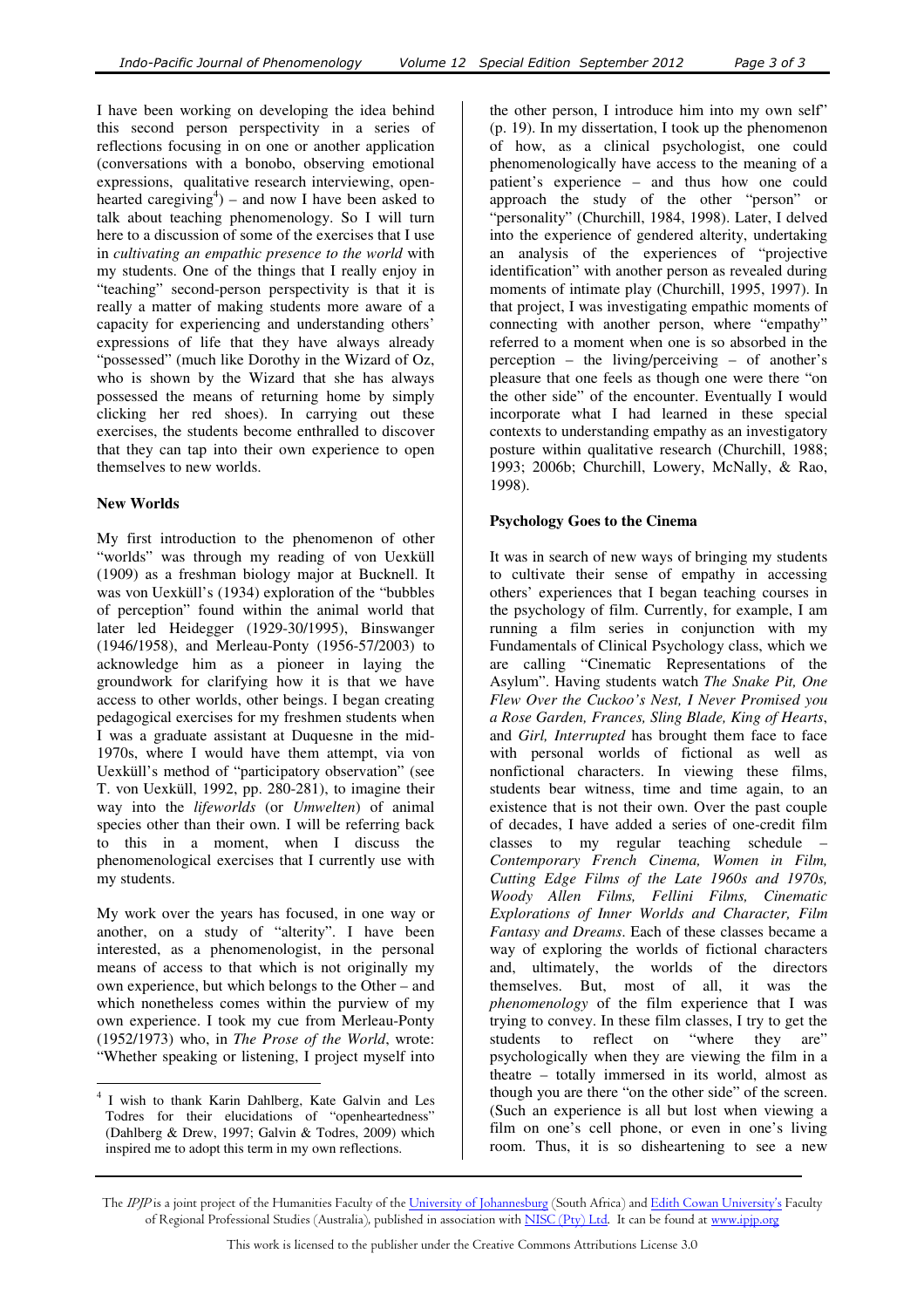generation that almost has to be forced into the communal experience of viewing films together in a darkened theatre.)

In turning to watching films together as a way of accessing other worlds, I realized that I had struck gold! Movies, like other moments of intimate perception, give one a glimpse of what it is like to be "on the other side". To get my students more "into" their bodies, however, we would have to take field trips to local zoos and museums.

## **Trips to the Zoo**

Around the mid 1990s, I began teaching university classes at the Dallas Zoo with an aim toward the description of the behaviours of gorillas and chimpanzees. Actually, I started teaching Jane Goodall's (1971/1988) work in my first Foundations of Psychology classes in the mid-1980s, but it was not until the late 1990s that I began to realize that I could begin to engender a different kind of learning experience than ever before. We had conducted a baseline study of the chimpanzees' social behaviour before they were moved into a new "Chimpanzoo" exhibit that was, like the existing gorilla exhibit, a natural habitat. During this time, we were made to realize that, without an intuitive grasp of the situation being observed, one would not be able to communicate, by means of codes, the *meaning* of the social behaviours unfolding before one's eyes.<sup>5</sup> That was when I began visiting other zoos, and found myself imitating the behaviour of a bonobo that I encountered at the Fort Worth Zoo. It was here that I discovered both my own capacity and that of my students to really get into a dance with the animal on the other side of the looking glass.

It was, ironically, at the zoo – where I had no speaking subjects from which to collect descriptions – that I was forced to provide the raw data in the form of my *own* experience of the animal other. I had always enjoyed interacting with animals, and now I found myself standing vis-à-vis a little bonobo who had been standing by himself in the rain, perhaps feeling ostracized by the other two males (who were blissfully engaged in an *Ineinander* that need not be detailed here). It may have been that the goitre bulging from his neck made the others wary of him; but, whatever the case, I found myself the object of his inquisitive interest, as though he were the primatologist and I his research subject. (It may have also been this reversal of roles that first suggested to me the more fundamental reversibility that was at

 $\overline{a}$ 

play in such experiences. See Churchill, 2001 & 2003.)

The encounter became a series of gestural exchanges in which he *appeared* to be engaging in motor movements *in order to* provoke a response from me. The only thing I could think to do was to respond in kind, to mimic his gestures, and soon I found myself engaged in a kind of dance with the bonobo, which eventually attracted a swarm of visitors who formed an audience behind my students, who were watching and taking copious notes (no doubt delighted that their professor was "making a monkey of himself"). I say "found myself" because I truly did not think of myself as "directing" my own behaviour, but rather reacting quite "automatically" or "naturally" to the gestures of the bonobo.

Given my own success in encountering the bonobos at the zoo, I thought to integrate this into my phenomenology classes, as a way of getting students "out of their heads" and "into their bodies" in developing a personal aptitude for understanding the expressive life of others. So I would take my students to one of the local zoos, and ask them each to reflect on the "world" of a particular animal (what von Uexküll had called the *Umwelt*) and compare this to their own personal *Umwelt*. Taking our cue from Wolfgang Köhler (1921/1971), we realized that we had to find a way of cultivating our abilities to form what he called *gestalts* or "total impressions". In his essay on "Methods of Psychological Research with Apes", Wolfgang Köhler wrote:

The farther we push the analysis in striving for [a particular] kind of objectivity, the less we are inclined to call the description one of the "behaviour" of apes, and the more it dissolves into purely physiological statements. But this is scarcely the intention of objective psychology [the aim of which would be fidelity to the "object" of description!] ... If the subject matter of objective psychological observations psychological disappears as soon as one tries to describe it analytically beyond a certain point, then *there are realities in the animals investigated which are perceptible to us only in those total impressions*. (p. 206)

And then Köhler asks: "How is that possible?" Indeed, how is it possible that the traditional scientific third person point of view results in our losing sight of the subject matter of objective psychology? What is it that the third person perspective fails to give us, time and time again, when we go to the encounter with our animal subjects?

Köhler continues:

<sup>5</sup> One of my students eventually wrote her senior thesis on this topic that had emerged from our Spring/Summer 1997 Ape Ethography classes; the thesis was later published in *Methods: A Journal for Human Science* (Maril, 2002).

The IPJP is a joint project of the Humanities Faculty of the University of Johannesburg (South Africa) and Edith Cowan University's Faculty of Regional Professional Studies (Australia), published in association with NISC (Pty) Ltd. It can be found at www.ipjp.org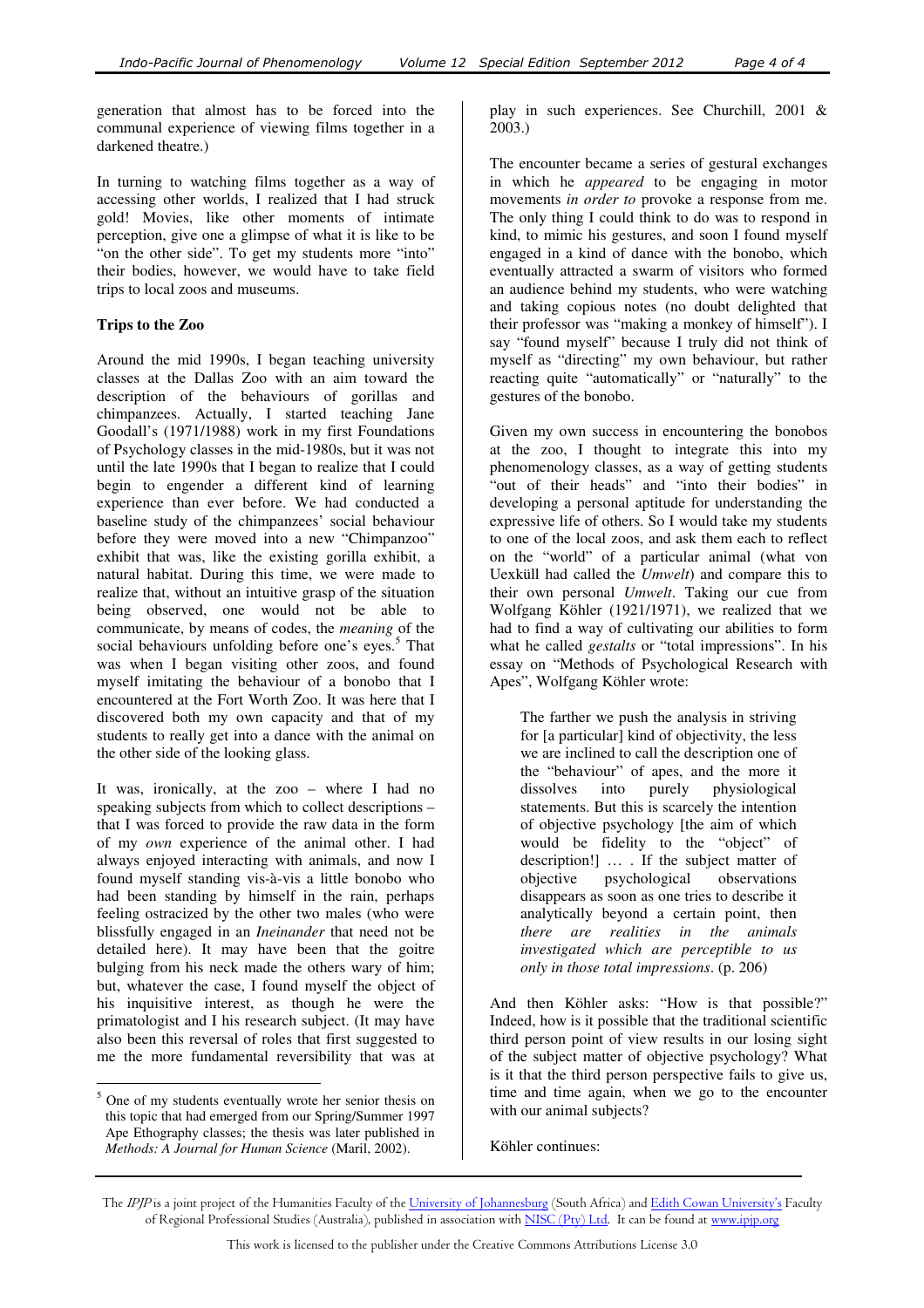… it will be assumed that something objective in the animal – the very subject matter of descriptive psychology – eludes observation if this is directed to those part processes. But here another problem arises and remains, in the end, to be solved: In what manner do the total *processes* in and on the body of the ape produce total *impressions* in our perception? What are the nature and the degree of the correspondence between them? (p. 206)

Already in 1921 a psychologist was pointing us in the direction of seeing a *relationship of unity* between the givenness of behaviour in our perceptual field, and our experience of that behaviour in its meaningfulness.

We found inspiration not only in Köhler, but in the writings of Karl Jaspers (1913/1963) who, in his massive *General Psychopathology*, presents the reader with two fundamental modes of access to the objective expressions of psychological life: the empirical and the empathic<sup>6</sup>. The former would correspond to what animal psychologists are typically doing when observing animal behaviour as seen through the filter of an "ethogram" (a codified list of observable behaviours, operationally defined); the latter would correspond to what we eventually incorporated into our observations, which can only be described as descriptions of the behaviour's meaning as revealed to us in our own experience. Merleau-Ponty observed:

*Within my own situation* that of the [other] whom I am questioning makes its appearance and, *in this bipolar phenomenon,* I learn to know both myself and others. (1945/1962, p. 338; emphasis added)

In the unfolding of this article, I have been trying to illustrate my theme of second person perspectivity by adumbrating it through different examples: an intimate encounter, watching a movie, and now we have added the experience of the world of another species into the mix. We shall now turn to the final example of lifeworld contexts for learning phenomenology, namely, the experience of works of art.

## **Resonating with Art**

At the same time that I was taking psychology students to the zoo, I found myself challenged in the classes I was teaching on phenomenology to find ways of bringing Merleau-Ponty's (1961/1964a) essay "Eye and Mind" to life. I thought of taking my students to a museum to gaze upon impressionist paintings (and eventually to experience sculpture, video installations, and architectural spaces). Entering a sculpture garden one day proved to be for my students the best introduction imaginable to Merleau-Ponty's (1945/1962) chapters in his *Phenomenology of Perception* on "the motility of the body" and "sense perception", not to mention "the body in its sexual being". In our field trips to museums, we encounter paintings, sculptures, and architectural spaces, and the students are asked each to spend time in silent contemplation of one artwork (or art space) that "strikes a chord" in his or her own experience, or simply "resonates" with him or her. This appears to have been the "magic word", for it seemed that, after my first use of this term in the foyer of a museum, an entire class of students (including both graduate and undergraduate students from different majors) were all able to produce vivid descriptions, some of them exclaiming that never before had anyone suggested to them that they might have something to say about a painting hanging on a wall in a museum. Indeed, for some students, the word "resonate" stuck with them and seemed to facilitate *by suggestion* that they would in fact "have" such an experience.

To help set the stage, I tell them that I find that my experience with art is transformed when I think of an artwork as a "gesture" to me from the artist. I also tell them that, when you find yourself peculiarly drawn to something, it is because it strikes some kind of chord in you. It is one thing to have mental associations to a painting, and it is quite another thing to experience the upsurge of an unfamiliar feeling, but one that is welcome nonetheless. I tell them,

Just let the artwork select you, rather than the other way around. Trust the fact that you were compelled to do a double-take when you first walked past it, and try to notice the kind of dance you do with it, finding just the right vantage point from which to observe it. When you find that point, try to notice how you feel, how you are affected in that very place.

After a period of silent contemplation, I instruct them to sit down on one of those nice padded benches that one finds in Art Museums and write a few spontaneous impressions. Two weeks later, after an adequate period of incubation, they submit an essay that communicates their experience.

 $\overline{a}$ <sup>6</sup> These correspond to Dilthey's earlier distinction between "explanation" and "understanding" as referred to in his famous statement: "*Die Natur erklaeren wir; das Seelenleben verstehen wir*" [We explain nature, but we understand the life of the soul] (1894/1977, p. 27). For excellent discussions of the phenomenology of understanding as a mode of access to the meaningful worlds of others, see Jaspers, 1913/1963, pp. 301-313; also see pp. 55, 254-256, 274-275, 280-282, 293-297.

The *IPJP* is a joint project of the Humanities Faculty of the <u>University of Johannesburg</u> (South Africa) and <u>Edith Cowan University's</u> Faculty of Regional Professional Studies (Australia), published in association with <u>NISC (Pty) Ltd</u>. It can be found at <u>www.ipjp.org</u>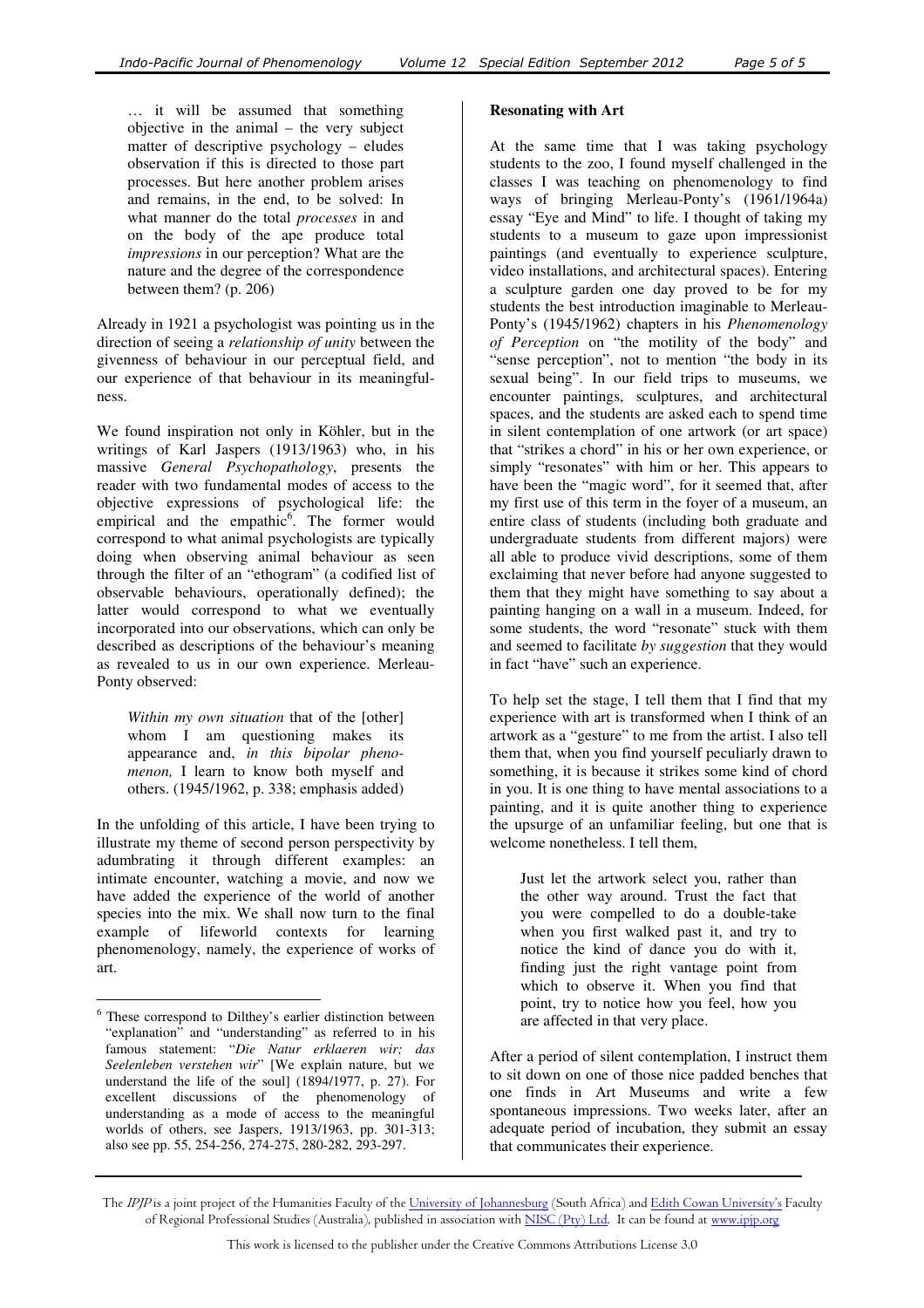## **Further Reflections on Second Person Perspectivity**

Together with watching films and mirroring the behaviour of apes at the zoo, we were now beginning to resonate with the expression we found in works of art. The idea in all of these exercises was for the students to experience both sides of the dialectic of perception and expression. Together, these situations constituted for us "ways of experiencing" that were grounded in the lifeworld and thus provided an "existential phenomenological" starting point for our reflections: fascinating glimpses into cinematic worlds, intimate encounters with other species, and embodied relationships with works of art. In each of these experiences, we are bearing witness to the worlds of others. The medium for this "witnessing" is our lived body (which we already understand as "a node in the woof" of intercorporeal Being).

Thus, just as one can be "there on the other side" of the intimate encounter, or there "on the other side" of the movie screen, or there "on the other side" of the looking glass at the zoo, we also found that we could be there "on the other side" of the painting hanging on the wall of the museum. Admittedly, there are differing "degrees of separation" between ourselves and a research interviewee sitting across from us in the same room, a captive bonobo appearing through a looking glass at the zoo, a work of art mounted on a museum wall, and a character in a film projected onto a screen in a theatre. Being addressed by a speaking subject is different from the experience of "being addressed" (or simply looked at?) by an animal at the zoo. When we gaze upon a painting or sculpture in a museum, there is a sense in which we are being addressed by the artist; this is what led Merleau-Ponty (1952/1973, pp. 44-46) to call the work of art a *gesture* (and thus accessible to second person perspectivity). Finally, in the world of the cinema experience, we are being addressed (indirectly) by the director (although not truly by the character). Still, however, it is arguable that one can enter into an empathic experience with a character in a film (see Plantinga, 1999).

When we invoke Merleau-Ponty's notion of the reversibilities of the flesh, we are able to appreciate the "both/and" nature of our reciprocal roles as first and second persons within the "we experience", rather than slipping ambivalently into the "either/or" dichotomy that one finds in Sartre (1943/1956). We all know Sartre's heart-stopping example of the experience of being "caught in the act" when he describes the voyeur who, looking through the peephole, suddenly freezes when hearing footsteps coming down the hall. Or his description of the "fixed sliding of the universe" that occurs when the other drifts into the clearing in the park where I am sitting

on the park bench as the centre of my own universe, as the "for-itself" for whom the world exists, and as the one who must relinquish this sovereignty at the very moment I become an object in the other's field. The question is, can we ever escape from this dialectical oscillation between the status of subject and object, master and slave, self and other – and can we thereby find a way of bridging the gap between the *observer* and the *observed*?

It was to address this dilemma that I directed an undergraduate thesis that was originally titled *The Experience of Being Perceived as Beautiful: A Phenomenological Study Informed by Sartre's Ontology*" (Rao, 1992), which was published later in *Qualitative Research in Psychology* (Rao & Churchill, 2004). (In many respects, this was a more sublimated version of my own research into intimate encounters, which I was conducting concomitantly with Rao's study.) Although I allowed a degree of simplification in that paper with respect to our very brief and cursory characterizations of Sartre's three ontological modes of the body (which we called the *body-for-itself*, the *body-in-itself-for-others*, and the *body-for-itself-for-others*), I do believe that the data of this qualitative study not only lent itself well to phenomenological analysis, but required that there be a third alternative to the traditional dichotomy of the body as "subject-for-me" and as "object-for-theother". That is, while bracketing the Sartrean formulations at the outset of the analysis, the data of this empirical-phenomenological study clearly presented an experience of each research participant coming alive *as a subject* (and not as an object) *under the other's gaze*. 7 The profound implication of this qualitative research finding is that it illustrates an ontological principle heretofore unexplored: namely, the bodily experience of feeling the awakening of (and sustaining of) one's subjectivity under the other's gaze (something only alluded to with Husserl's *Ineinander*).<sup>8</sup> Studying experiences of being

 $\overline{a}$ 

 $7$  The contemporary philosopher Tzvetan Todorov (2001, p. 54) observed: "Man *lives* perhaps first of all in his skin, but he does not begin to *exist* except through the gaze of others" (quoted in Reel, 2010, p. 163).

<sup>8</sup> Hazel Barnes would later write this to Rao: "Yesterday I was given a copy of … your article … . I am delighted with it! Your endeavour to study the interaction of people's looks and judgments is an extremely interesting and original research project. You have accomplished well the objective analysis of subjective, intertwined reactions. I am especially pleased to see you bring in the notion of 'exchange' in the dimension of the look. I have emphasized this in my own work, but almost nobody ever considers it. When I spoke one time with Simone de Beauvoir about my reading of the three dimensions of the look in Sartre's theory, she confirmed this as something really there." Barnes wrote that note on the evening of the last day of a symposium on *Phenomenology and* 

The IPJP is a joint project of the Humanities Faculty of the University of Johannesburg (South Africa) and Edith Cowan University's Faculty of Regional Professional Studies (Australia), published in association with NISC (Pty) Ltd. It can be found at www.ipjp.org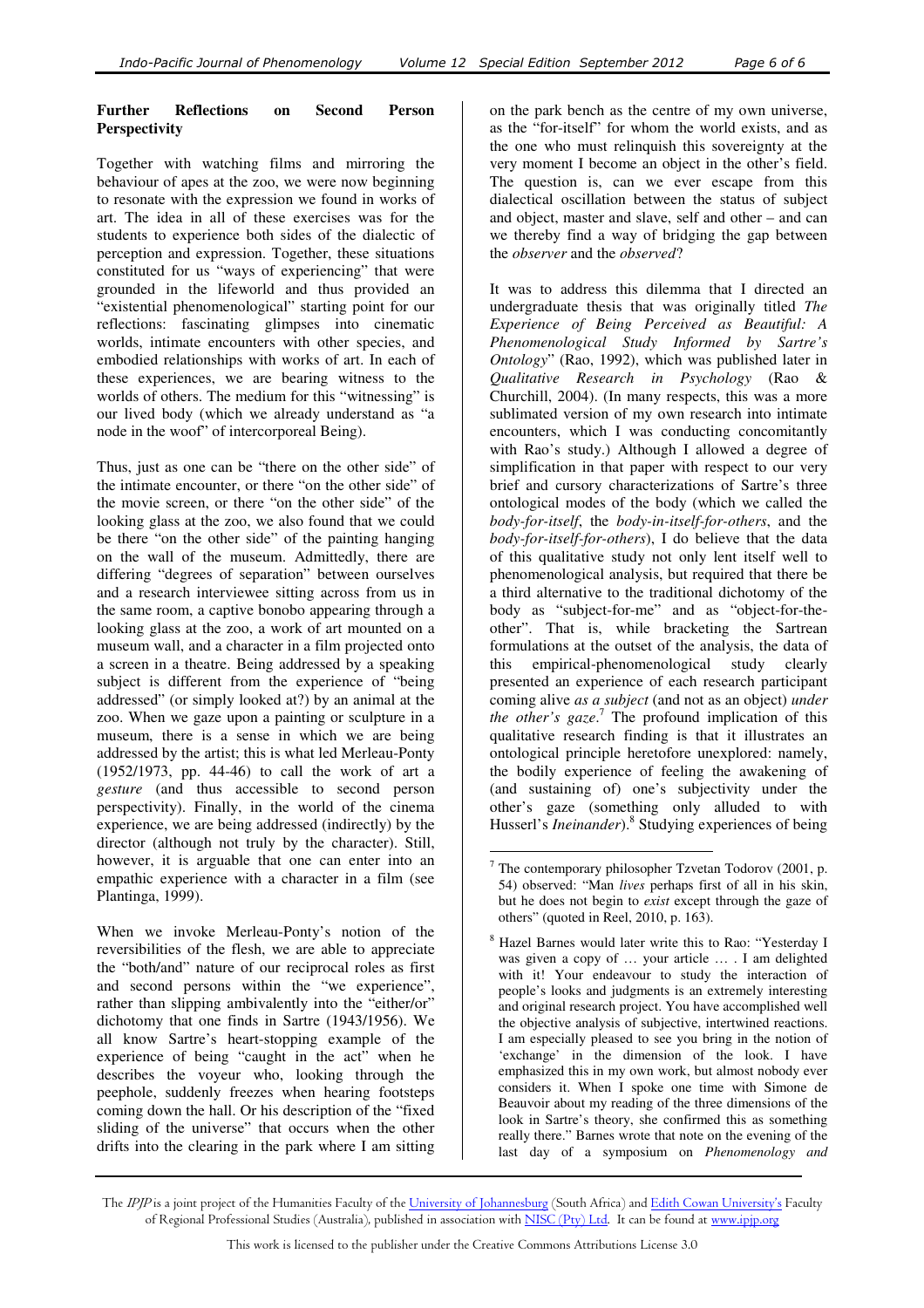perceived as beautiful revealed something more than the research participants' experiences of being *objectified* by "third person" stares; it revealed, to the contrary, the experience of being *"subjectified"* by second person adoration.<sup>9</sup>

#### **Teaching the "What" and the "How" of Phenomenology**

My approach to teaching is to try to communicate difficult concepts by way of illustration; and, preferably, through the utilization of several examples of the same theme. So, for example, when I wish to teach my students the distinction between the "what" and the "how" of perception – between what Husserl called "noema" and "noesis" – I will often give the example of the Rorschach cards used by psychologists to "get to" the person's *way of perceiving* the world *through* his or her descriptions of it: the *what* leads us back to the *how*. The "content" of the percept leads us back to the perceptual style of the patient; this is the very meaning of "percept analysis" (as opposed to simply a "content analysis" where one "analyzes" the verbalization itself).

Similar to this first example is a second that I draw from the field of ethnobotany. (The further away from the first example that I can go, the better I believe that I can bring the student to the general insight towards which I am aiming.) Cultural anthropologists, when confronted with the challenge of studying indigenous populations in places like Hawaii, were trying to think of a way of discovering the "ethos" of the people in such a way as to be comparing different tribes or ethnic groups on a kind of "level playing field" – one where they would be "comparing apples with apples"

 $\overline{a}$ 

<sup>9</sup> Mutual adoration within the first person plural experience is what brings to life the reversibility of first and second person perspectivity in moments of ecstatic perception, as beautifully described here by Merleau-Ponty: "Vision ceases to be solipsist only up close, when the other turns back on me the luminous rays in which I had caught him, renders precise that corporeal adhesion of which I had a presentiment in the agile movements of his eyes, enlarges beyond measure that blind spot I divined at the centre of my sovereign vision, and, invading my field through all its frontiers, attracts me into the prison I had prepared for him and, as long as he is there, makes me incapable of solitude" (1964/1968, p. 78).

rather than "apples with oranges". To accomplish this, they came up with a kind of cultural Rorschach test: they asked themselves, "What might be a common point of reference that the ethnographer can find in the field, to which to compare the perceptions and practices of the various cultural groups?" What they realized was that they were surrounded by vegetation that provided an objective point of reference for them to ask members of different tribes inhabiting the same general terrain, "What do you call this plant?" and "How do you use this plant in your daily lives?" With this approach, a new discipline was born: ethnobotany – in which one studies various ethnic groups by interrogating their perceptions, descriptions, nomenclature and practices (medical, religious, nutritional) with respect to the common flora that surround them (Castaneda, 1972; Davis, 1988).

These two examples each teach the student about the phenomenological turning from *facts* to *meanings* – which is often one of the most difficult things to get across to the student unacquainted with phenomenology. And, beyond this, these same two examples can be used to teach the student the difference between *noesis* and *noema*: between *how I am present* to the world, and how this presence co-constitutes *"what" it is that I see and experience* in my world.

One of the "things" (perhaps it would be better to use the German "*Sachen*" or "matters") that I most struggle with in my work as a teacher is how to bring the student to a deeper understanding – and a personal understanding – of the complicated concepts that comprise the field of phenomenology. And among the most elusive notions that we find in the works of the phenomenologists are those that pertain to *our presence to meaning* and *our presence to other people*. This is what I mean by the term "perspectivity" throughout this paper. Husserl, Heidegger and Merleau-Ponty have all written extensively about what is happening when we encounter the other, and how it is that we have access to the meaning of the other's experience. Husserl (1952/1989, p. 177) tells us that it is a matter of "trading places", where we engage in an "empathizing perception" by means of which what is given to us in our experience is not only our own ego and its positings, but also the other ego and *its* positings. He tells us that this comes about by means of an *Ineinander* in which there is a "pairing" of our bodies. Heidegger (1927/1972), in turn, spoke of *Mitbefindlichkeit* – an ontological condition in which the very meaning of the other's experience, as well as an understanding of our being together, is given to me in our *Miteinandersein* (our Being with one another). *Mitbefindlichkeit* has been unfortunately translated into English as a "co-state-of-mind" (Heidegger, 1927/1962, p. 205) – which really confuses the matter, since Heidegger almost nowhere is ever found

*Feminism*, in which she had presented her own views on Sartre's three ontological modes of the body, which both supported my own interpretation and emboldened me to try to take it all a step further. It would be in my revisiting of Merleau-Ponty's works that I would find the inspiration I needed to begin to enter myself into the "chiasm" or "original ecstasy" of our being with others, and then to reflect on it while searching for the proper language with which to express this experience of genuine intersubjectivity (Churchill, 2000-2001, 2003, 2006a, 2010).

The *IPJP* is a joint project of the Humanities Faculty of the <u>University of Johannesburg</u> (South Africa) and <u>Edith Cowan University's</u> Faculty of Regional Professional Studies (Australia), published in association with <u>NISC (Pty) Ltd</u>. It can be found at <u>www.ipjp.org</u>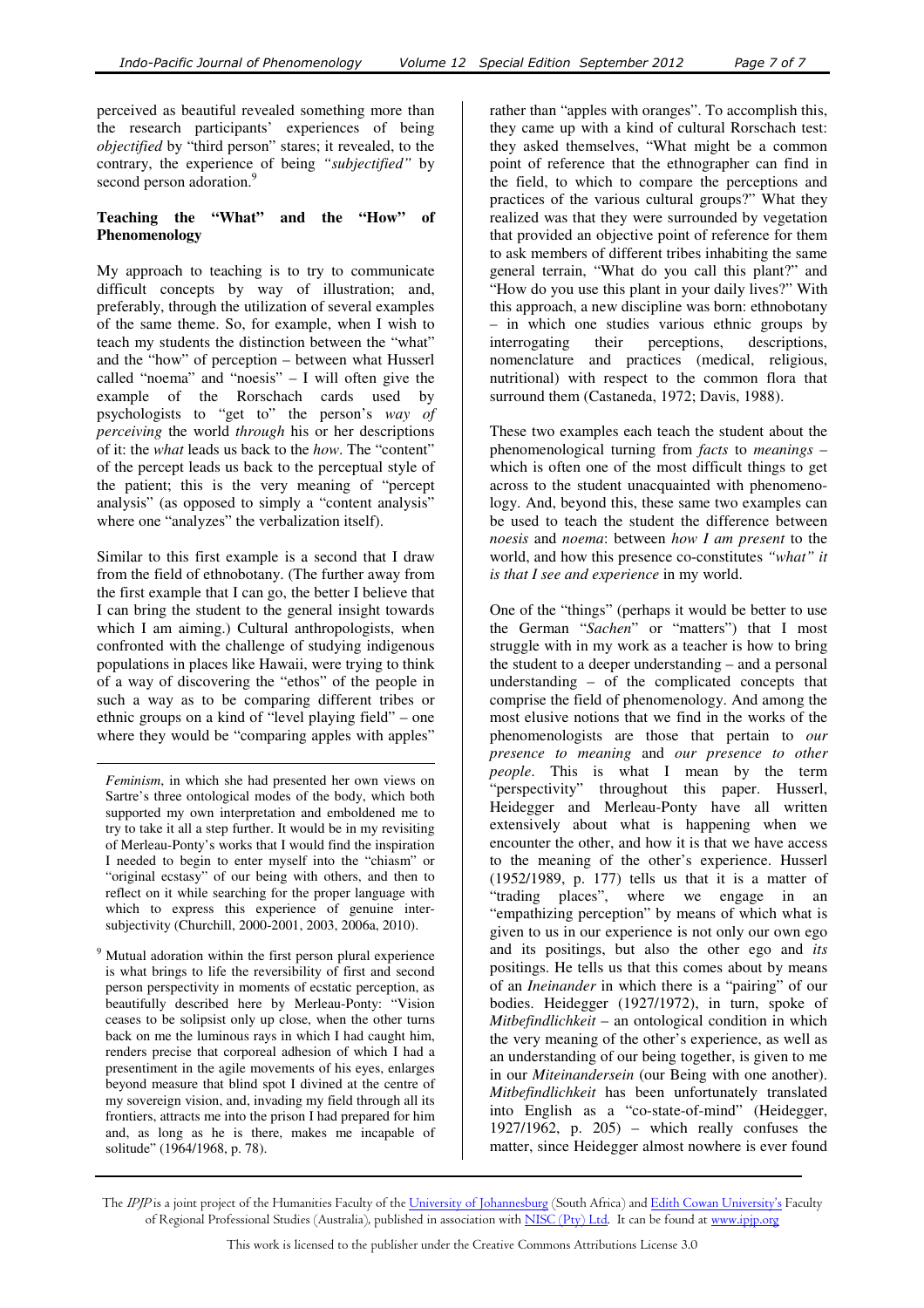to even talk about the "mind" per se, and certainly would never talk about human experience as something static! So how then do we communicate to the student the meaning of this rich term, which points us in the direction of a "shared attunement" with the other? What examples do we use to communicate what we are doing when we enter phenomenologically into the "universe of meaning" of another (human) being? This is where trips to the cinema, the zoo, and the museum enter the picture as ways of facilitating the students' *dehiscence* to a world of meaning.

Merleau-Ponty takes us a step further in his own rendition of Husserl's language in his more fluid French formulations: where *die Verflechtung* and *Ineinander* become "the intertwining" and "the chiasm"; and Husserl's phenomenon of *die Paarung* becomes the French "*accouplement*" – a "coupling" of two body subjects in which the other's intentions play across my body while my own intentions play across his. The other's gestures furnish my own intentions with a visible realization, to paraphrase Merleau-Ponty (1948/1964d, p. 93). We seem to be getting closer to something that might resemble something comprehensible to the first-time student of phenomenology, but we are still far from the mark, because so far we are using only words, signifiers, to express a signified that has still not come clearly into view.

Thus it is that I take my students to the zoo, and to the museum and sculpture garden, and to the cinema – not in order to get lost in the various "what"s that one finds there, but rather to bring to life the very possibilities of doing phenomenology by providing them with a rich nexus of experiences to draw upon in connecting the difficult jargon of phenomenology to their own experience. I find it more meaningful and quite rewarding to give these kinds of assignments, for when they come in it's like reaping a harvest! And it is more fun because it is clear that the students really had a chance to think, to apply their own intelligence to a challenge (rather than juggling others' ideas and definitions, or trying to tell the teacher something he seems to want to hear). What is interesting is that, when students are left to describe their own experiences, equipped only with some examples of descriptive writing from Merleau-Ponty<sup>10</sup> – along with the prompt "walk around until you find something that resonates with you" – each student is bound to have a good experience, whether at a zoo or a museum. (Even those who have admittedly gone into the exercise with a "bad attitude" will write about

 $\overline{a}$ 

this in their reports, because they are now "converted" by the experience.)

In these class exercises, I have attempted to "adumbrate" the theme of "reversibilities of the flesh" via our trips to the zoo, to art museums and sculpture gardens, and to the cinema, with the aim of demonstrating that the same "approach" can yield results in so many different terrains – all based upon an application of the right attitude. The challenge for me has been to present to students a variety of opportunities for learning that would enable each student to appropriate and cultivate a mode of seeing that we might call *ecstatic perception*.

My interest in taking my students through these exercises has been to help them develop an appreciation of, and an aptitude for, empathy as a mode of access to the meaningfulness of expression. Sartre (1971) wrote in his existential psychoanalysis of Flaubert, "… *empathie, seule attitude requise pour comprendre*" [empathy is the only attitude required for understanding] (p. 8). To the extent that the original concept of empathy referred to a "motor mimicry" (Lipps, 1903), it is appropriate, perhaps even paradigmatic, to develop a psychological methodology based on empathy out of a consideration of the phenomenon of imitation. For Merleau-Ponty, conduct is always revealed as a lived-structure, and "to experience a structure ... is to live it, to take it up, assume it and discover its immanent significance" (1945/1962, p. 258). Wilhelm Reich observed, "The patient's expressive movements involuntarily bring about *an imitation* in our own organism" (Reich, 1933/1972, p. 362). We sense in and through our own bodies the intentions and affects that animate the other, and simultaneously understand our tacit experience as significative of the other's expression. One psychologist went so far as to say that "when we cannot imitate an individual's behaviour we are at a loss to understand it" (Kempf, quoted in Allport, 1937, p. 530). Finally, David Katz (1937) observed: "the fact that we can inwardly imitate and understand our fellow-men is in itself astonishing enough, but our capacity to understand directly other living beings through their expressive movements includes even animals" (p. 51). The verb *nacherleben* as used by Dilthey (1927/1977, pp. 132-133) meant, quite literally, to make "live again" in oneself what one has perceived in the other. If an act of imitation is truly a "re-enactment" (*Nacherleben*) of an already perceived ensemble of gestures, then imitation is the expression of a *latent impression* – of a tacit knowledge that belongs to the body. The point of this digression is to indicate that second person perspectivity takes us into our "lived" or *embodied* encounters with others, and asks us to pay close attention to what is revealed to us when we "face" the other.

<sup>&</sup>lt;sup>10</sup>Along with others like David Abram (1996), Marc Bekoff (2002), Elizabeth Behnke (1999), Jane Goodall (1971/ 1988, 1990), and Alphonso Lingis (1994, 2000, 2007).

The *IPJP* is a joint project of the Humanities Faculty of the <u>University of Johannesburg</u> (South Africa) and <u>Edith Cowan University's</u> Faculty of Regional Professional Studies (Australia), published in association with <u>NISC (Pty) Ltd</u>. It can be found at <u>www.ipjp.org</u>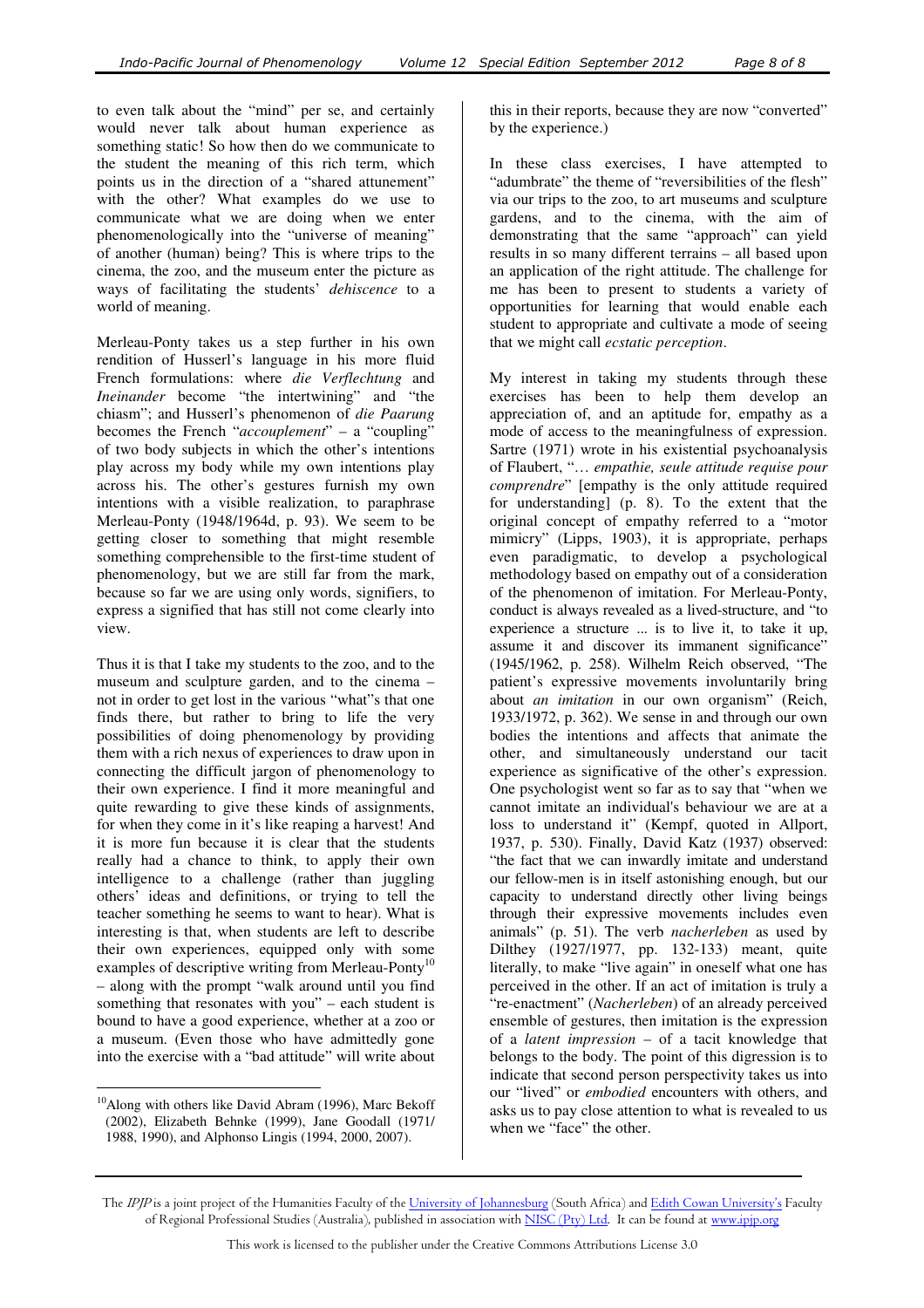# **Closing Remarks**

I have come to recognize that the difference between first person and second person perspectives reflects the fact that, in the former, one remains enveloped within one's own position, looking over "at" the other – while, in the "second person" experience, one notices a subtle shift in one's consciousness, away from one's own body, one's own comportment, towards a centring on the communicative and otherwise intentional gestures coming towards oneself from one's "partner". In this *thinking from* rather than *thinking at*, <sup>11</sup> one is drawn deeper into the encounter. This is as true for the perception of another as it is for the perception of art. What we referred to earlier as a *fidelity* to the object of perception comes down to this very notion of how we are present to it. Our presence to a captive animal in a zoo (or even to a captive animal in our own home) is radically transformed when we step up real close, closer than others do, putting our faces and our bodies right up to the glass, standing on the animal's level – on the same fake boulder that holds the glass wall, our feet and arms only an inch apart, our hands open and placed up against the glass, "touching" each other while looking into each other's eyes.





 $\overline{a}$  $11$ I wish to thank my first philosophy teacher, F. David Martin (Professor Emeritus of Bucknell University), for his inspiring way of capturing these two fundamentally different modes of approaching the world.

There is a feeling of mutual respect that humbles one in such moments. A sense of fidelity to the animal other's nature as soul-brother calls one to consider one's own ethics in one's dealings with all animals (See Acampora, 2006; Churchill, 2010). What I learned from this and many subsequent visits to the zoo has been documented elsewhere, but I make reference to this set of experiences in order to enable the reader to have a concrete sense of "where I'm coming from" in my approach to what I am calling here the second person perspective. Part of the point is that this experience not only transcends the human level toward animal life in general; it also provides us with the concrete experience within which we hear the ethical call that summons us to respond with compassion.

Genuine phenomenology is itself a *practice* – and never just an intellectual pursuit – by which one discovers and celebrates one's own immersion in a flux of experience that is the true source of all that we come to know and believe regarding the world. It consists in the realization that it is precisely one's own *presence to* the world that is the illuminating source and matrix of all that we come to understand about life. It draws us back – or at least, it points us in this direction – to the ways in which the world *resonates with our experiencing*. And it is this resonance *with* the world that we learn to trust as informing our reflections on whatever it is that surrounds us, and how it is that we are challenged to comport ourselves vis-à-vis our surroundings. This phenomenology of experience is our starting point for our encounter with others (and hence the deep and abiding value of phenomenology for the practising psychotherapist); it is our starting point for our encounters with works of art, for our encounters with other cultures, for our encounters with all symbolic universes of meaning.



The IPJP is a joint project of the Humanities Faculty of the University of Johannesburg (South Africa) and Edith Cowan University's Faculty of Regional Professional Studies (Australia), published in association with NISC (Pty) Ltd. It can be found at www.ipjp.org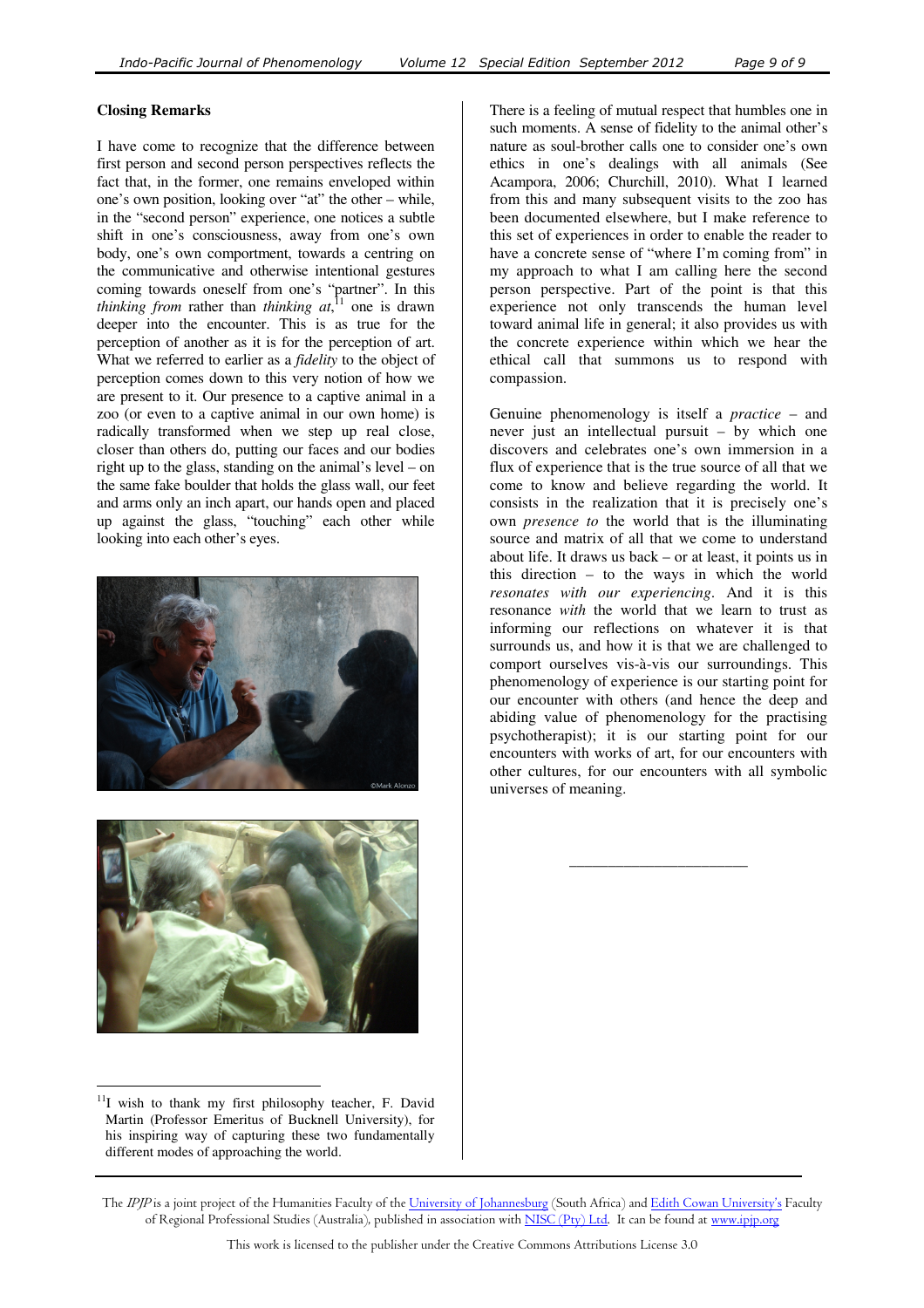#### **Referencing Format**

Churchill, S. D. (2012). Teaching phenomenology by way of "second-person perspectivity" (From my thirty years at the University of Dallas). *Indo-Pacific Journal of Phenomenology*, *12* (Special Edition, September: *Teaching of Phenomenology*), 14 pp. doi: 10.2989/IPJP.2012.12.3.6.1114

#### **About the Author**



Scott D. Churchill earned his PhD in clinical phenomenological psychology at Duquesne University with an empirical-phenomenological dissertation on psychodiagnostic seeing. He is currently Professor and Graduate Programme Director in the Psychology Department at the University of Dallas, where he has been teaching for three decades. Professionally focused on the understanding of various forms of expression, both human and non-human, he is interested in the development of phenomenological and hermeneutic methodologies, and has taught a wide variety of courses ranging from primatology and projective techniques to film studies, existential phenomenology and Daseinsanalysis. In addition to developing the notion of "second person perspectivity" in relation to qualitative research, ethology, and health care, Professor Churchill is currently engaged in an ongoing experiential study of interspecies communication with the bonobos at the Fort Worth Zoo, and is a local co-ordinator for Jane Goodall's *Roots & Shoots* programme.

Professor Churchill's publications include entries in the APA's *Encyclopedia of Psychology*; chapters in the *Handbook of Humanistic Psychology* and in Ron Valle's *Phenomenological Inquiry: Existential and Transpersonal Dimensions*, as well as articles in *The Humanistic Psychologist, Constructivism in the Human Sciences*, *Journal of Phenomenological Psychology, Journal of Theoretical and Philosophical Psychology, The Psychotherapy Patient,*  and *Somatics.* In 2006 he assumed the position of Editor-in-Chief for *The Humanistic Psychologist* after having served from 1989–2003 as Editor of *Methods: A Journal for Human Science*. He is also a Consulting Editor for the *Journal of Phenomenological Psychology*, *Encyclopaideia: Journal of Phenomenology and Education*, *Qualitative Research in Psychology*, *Human Studies*, *The Janus Head*, and *The Psychotherapy Patient*.

Professor Churchill is a Fellow of the American Psychological Association, a liaison to its Science Directorate, Past President of the Division of Humanistic Psychology, and an active member of the executive board of the Society for Theoretical and Philosophical Psychology. He has also served as a visiting professor at Duquesne University, Saybrook Graduate School, Pacifica Graduate Institute in Santa Barbara, and Macquarrie University in Sydney, as well as at Johannes Guttenberg University in Mainz, the University of Konstanz, and the University of Bari. In addition to his contribution in the professional sphere, he has served in Dallas as a film critic for local television, and been an invited juror at Dallas film and video festivals, for over 25 years.

E-mail Address: bonobo@udallas.edu

#### **References**

- Abram, D. (1996). *The spell of the sensuous: Perception and language in a more-than-human world*. New York, NY: Random House.
- Acampora, R. R. (2006). *Corporal compassion: Animal ethics and philosophy of body*. Pittsburgh, PA: University of Pittsburgh Press.
- Allport, G. W. (1937). *Personality: A psychological interpretation*. New York, NY: Henry Holt & Co.
- Behnke, E. A. (1999). From Merleau-Ponty's concept of nature to an interspecies practice of peace. In H. P. Steeves (Ed.), *Animal others: On ethics, ontology, and animal life* (pp. 93-116). Albany, NY: State University of New York Press.

The IPJP is a joint project of the Humanities Faculty of the University of Johannesburg (South Africa) and Edith Cowan University's Faculty of Regional Professional Studies (Australia), published in association with NISC (Pty) Ltd. It can be found at www.ipjp.org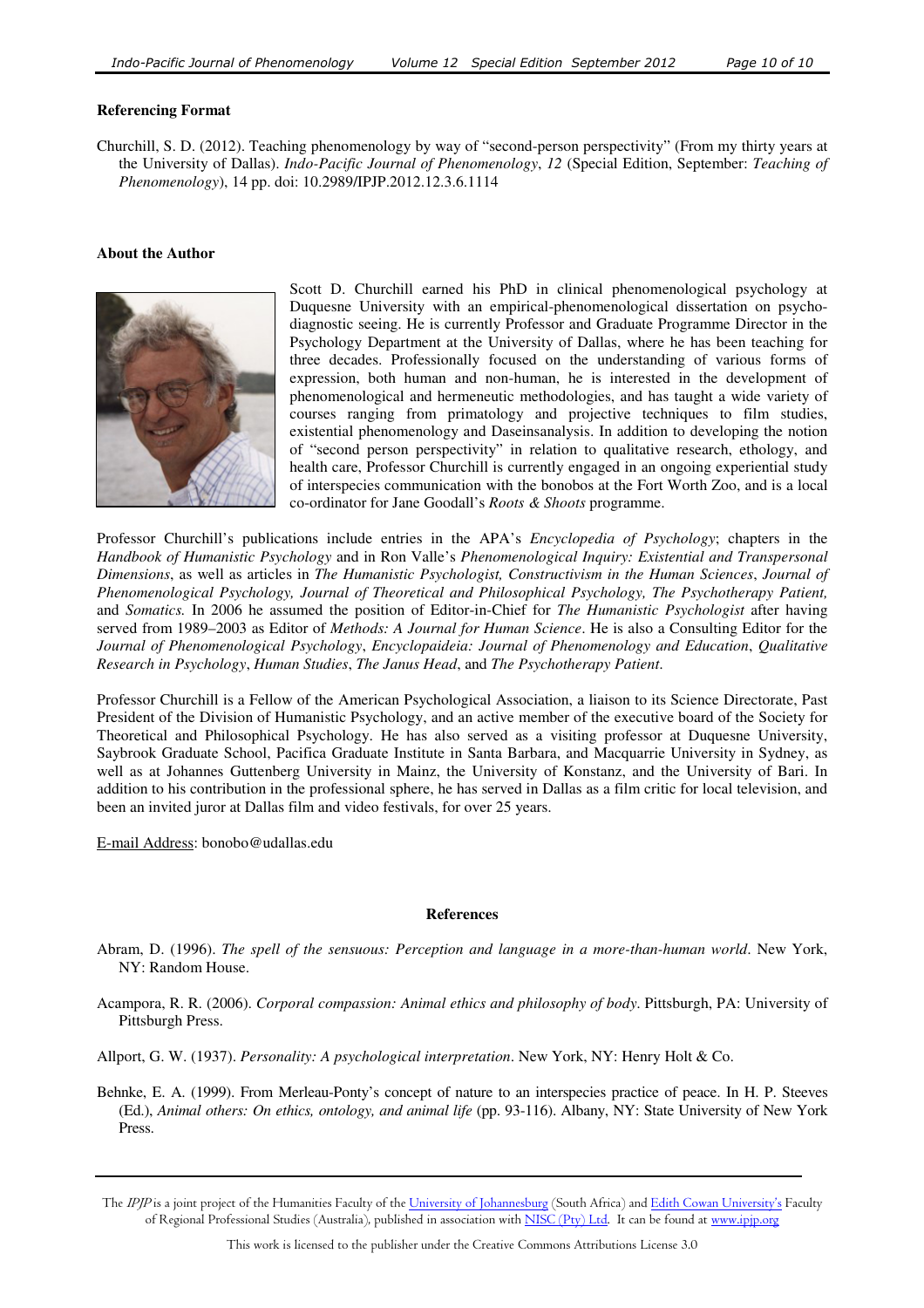- Bekoff, M. (2002) *Minding animals: Awareness, emotions, and heart.* New York, NY: Oxford University Press.
- Binswanger, L. (1958). The existential analysis school of thought (E. Angel, Trans.). In R. May, E. Angel, & H. F. Ellenberger (Eds.), *Existence: A new dimension in psychiatry and psychology* (pp. 191 –213). New York, NY: Simon & Schuster. (Original work published 1946)

Castaneda, C. (1972). *Journey to Ixtlan: The lessons of Don Juan*. New York, NY: Simon & Schuster.

- Churchill, S. D. (1984). Forming clinical impressions: A phenomenological study of psychodiagnostic seeing. In C. M. Aanstoos (Ed.), *Exploring the lived world: Readings in phenomenological psychology* (Vol. XXIII of West Georgia College Studies in Social Sciences, pp. 67-84). Carrollton, GA: West Georgia College.
- Churchill, S. D. (1988, August). Imitation: A 'bodily reflective mode' for access to others' experience. In S. D. Churchill (Chair), *Empathy as an investigatory posture: Theory, method, and praxis.* Symposium presented at the 96th Annual Convention of the American Psychological Association, Atlanta.
- Churchill, S. D. (1993). The lived meanings of date rape: Seeing through the eyes of the victim. *Family Violence and Sexual Assault Bulletin, 9*(1), 20-23.
- Churchill, S. D. (1995). Forbidden pleasure: Male desire for (and) identification with the female body. *Contemporary Psychodynamics*, *1995*(July), 1-28.
- Churchill, S. D. (1997). The alchemy of male desire: Femininity as totem and taboo. In S. Marlan (Ed.), *Fire in the stone: Alchemy and seduction* (pp. 179-206). Wilmette, IL: Chiron Press.
- Churchill, S. D. (1998). The intentionality of psychodiagnostic seeing: A phenomenological investigation of clinical impression formation. In R. Valle (Ed.), *Phenomenological inquiry: Existential and transpersonal perspectives* (pp. 175-207). New York, NY: Plenum.
- Churchill, S. D. (2000-2001). Intercorporeality, gestural communication, and the voices of silence: Towards a phenomenological ethology – Part One. *Somatics: Journal of the Bodily Arts and Sciences*, *13*(1), 28-32.
- Churchill, S. D. (2001). Intercorporeality, gestural communication, and the voices of silence: Towards a phenomenological ethology – Part Two. *Somatics: Journal of the Bodily Arts and Sciences*, *13*(2), 40-45.
- Churchill, S. D. (2003). Gestural communication with a bonobo: Empathy, alterity, and carnal intersubjectivity. *Constructivism and the Human Sciences, 8*(1), 19-36.
- Churchill, S. D. (2006a). Encountering the animal other: Reflections on moments of empathic seeing. *Indo-Pacific Journal of Phenomenology* (Special Edition: *Methodology*)*, 6*(August), 1-13.
- Churchill, S. D. (2006b). Phenomenological analysis: Impression formation during a clinical assessment interview. In C. T. Fischer (Ed.), *Qualitative research methods for psychologists: Case demonstrations* (pp. 79-110). New York, NY: Academic Press.
- Churchill, S. D. (2007). Experiencing the other within the we: Phenomenology with a bonobo. In L. E. Embree & T. J. Nenon (Eds.), *Phenomenology 2005, Vol. 5(1): Selected Essays from North America* (pp. 139-162). Bucharest, Romania: Zeta Books.
- Churchill, S. D. (2010, August). *Resounding with meaning in the lives of others: Towards a phenomenology of "second person" perspectivity.* Paper presented at the 29th Annual International Human Science Research Conference, Seattle University.
- Churchill, S. D. (2010a). Empathy, intercorporeality, and the call to compassion. *Society and Animals*, *18*(2), 219-225.
- Churchill, S. D. (2010b). "Second person" perspectivity in observing and understanding emotional expression. In L. Embree, M. Barber, & T. J. Nenon (Eds.), *Phenomenology 2010, Volume 5: Selected essays from North America, Part 2: Phenomenology beyond philosophy* (pp. 81-106). Bucharest, Romania: Zeta Books.

The IPJP is a joint project of the Humanities Faculty of the University of Johannesburg (South Africa) and Edith Cowan University's Faculty of Regional Professional Studies (Australia), published in association with NISC (Pty) Ltd. It can be found at www.ipjp.org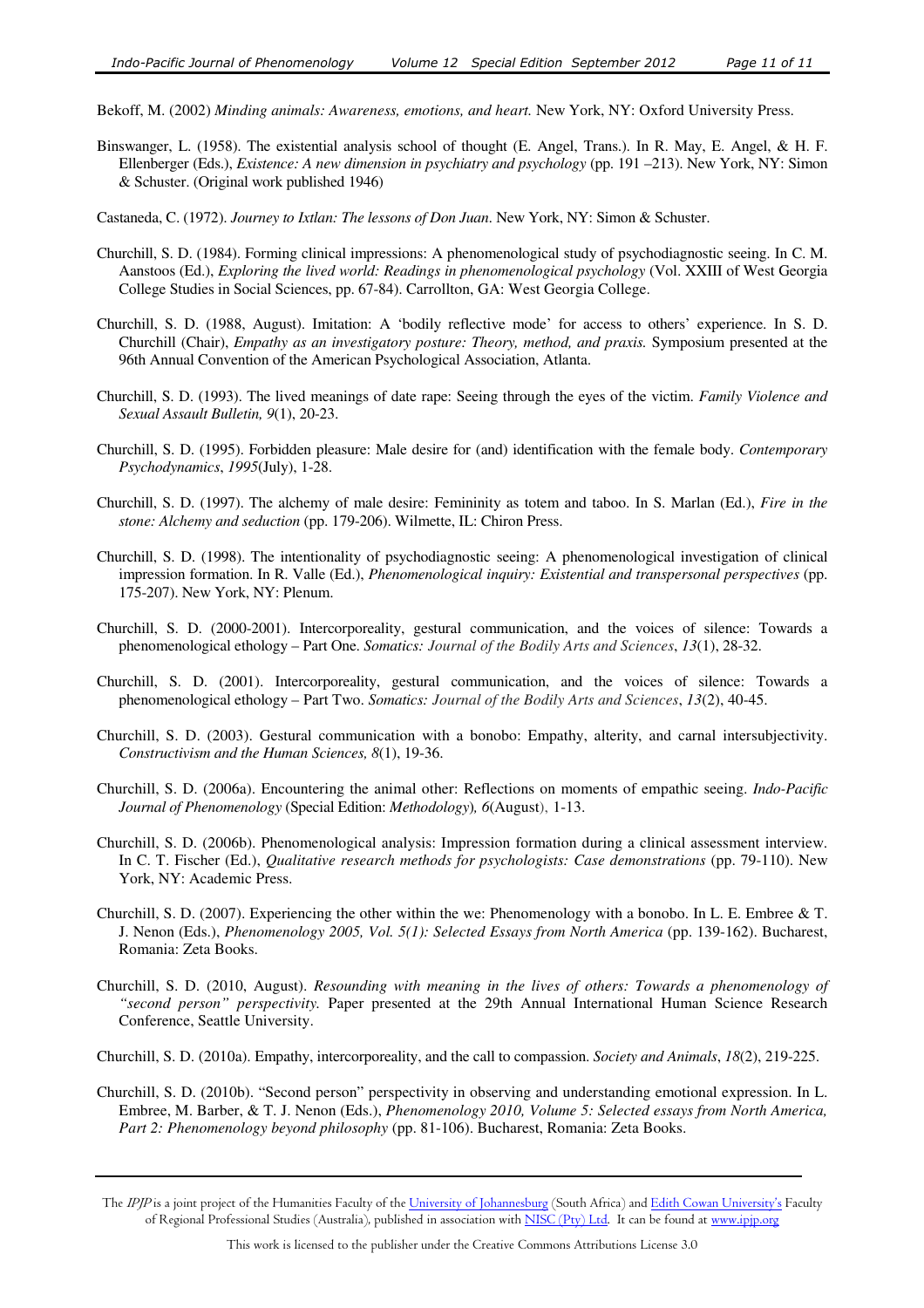- Churchill, S. D., Lowery, J. E., McNally, O., & Rao, A. (1998). The question of reliability in interpretive psychological research: A comparison of three phenomenologically based protocol analyses. In R. Valle (Ed.), *Phenomenological inquiry in psychology: Existential and transpersonal dimensions* (pp. 63-85). New York, NY: Plenum.
- Dalhberg, K., & Drew, N. (1997). A lifeworld paradigm for nursing research. *Journal of Holistic Nursing*, *15*(3), 303-317.
- Davis, W. (1988). *Passage of darkness: The ethnobiology of the Haitian zombie*. Chapel Hill, NC: University of North Carolina Press.
- Dilthey, W. (1977). Ideas concerning a descriptive and analytic psychology (R. M. Zaner, Trans.). In W. Dilthey (R. M. Zaner & K. L. Heiges, Trans.), *Descriptive psychology and historical understanding* (pp. 23-120). The Hague, Netherlands: Martinus Nijhoff. (Original work published 1894)
- Dilthey, W. (1977). The understanding of other persons and their expressions of life (K. L. Heiges, Trans.). In W. Dilthey, *Descriptive psychology and historical understanding* (pp. 121-144). The Hague, Netherlands: Martinus Nijhoff. (Original work published 1927)
- Galvin, K. T., & Todres, L. (2009). Embodying nursing openheartedness: An existential perspective. *Journal of Holistic Nursing, 27*(2), 141-149.
- Goodall, J. (1988). *In the shadow of man* (Rev. ed.). Boston, MA: Houghton Mifflin. (Original work published 1971)
- Goodall, J. (1990). *Through a window: My thirty years with the chimpanzees of Gombe*. Boston, MA: Houghton Mifflin.
- Heidegger, M. (1962). *Being and time* (J. Macquarrie & E. Robinson, Trans.). New York, NY: Harper & Row. (Original work published 1927)
- Heidegger, M. (1972). *Sein und Zeit* (12th ed.). Tübingen, Germany: Max Niemeyer Verlag. (Original edition published 1927)
- Heidegger, M. (1995). *Fundamental concepts of metaphysics: World, finitude, solitude* (W. McNeill & N. Walker, Trans.). Bloomington, IN: Indiana University Press. (Original lecture course given 1929-1930 and published in German in 1983)
- Husserl, E. (1977). *Phenomenological psychology: Lectures, summer semester, 1925* (J. Scanlon, Trans.). Boston, MA: Martinus Nijhoff.
- Husserl, E. (1989). *Ideas pertaining to a pure phenomenology and to a phenomenological philosophy, Second Book: Studies in the phenomenology of constitution* (R. Rojcewicz & A. Schuwer, Trans.). Boston: Kluwer. (Original work written 1928 and published posthumously in 1952)
- Husserl, E. (2006). *The basic problems of phenomenology: From the lectures, Winter Semester, 1910-1911* (I. Farin & J. G. Hart, Trans.). Dordrecht, Netherlands: Springer.
- Jaspers, K. (1963). *General psychopathology* (J. Hoenig & M. W. Hamilton, Trans.). Chicago, IL: University of Chicago Press. (Original work published 1913)
- Katz, D. (1937). *Animals and men: Studies in comparative psychology*. London, UK: Longmans, Green & Co.
- Köhler, W. (1971). Methods of psychological research with apes (M. Henle, Trans.). In M. Henle (Ed.), *The selected papers of Wolfgang Köhler* (pp. 197-233). New York, NY: Liveright. (Original work published 1921)
- Levinas, E. (1969). *Totality and infinity: An essay on exteriority* (A. Lingis, Trans.). Pittsburgh, PA: Duquesne University Press. (Original work published 1961)
- Lingis, A. (1994). *The community of those who have nothing in common*. Bloomington, IN: Indiana University Press.

Lingis, A. (2000). *Dangerous emotions*. Berkeley, CA: University of California Press.

The IPJP is a joint project of the Humanities Faculty of the University of Johannesburg (South Africa) and Edith Cowan University's Faculty of Regional Professional Studies (Australia), published in association with NISC (Pty) Ltd. It can be found at www.ipjp.org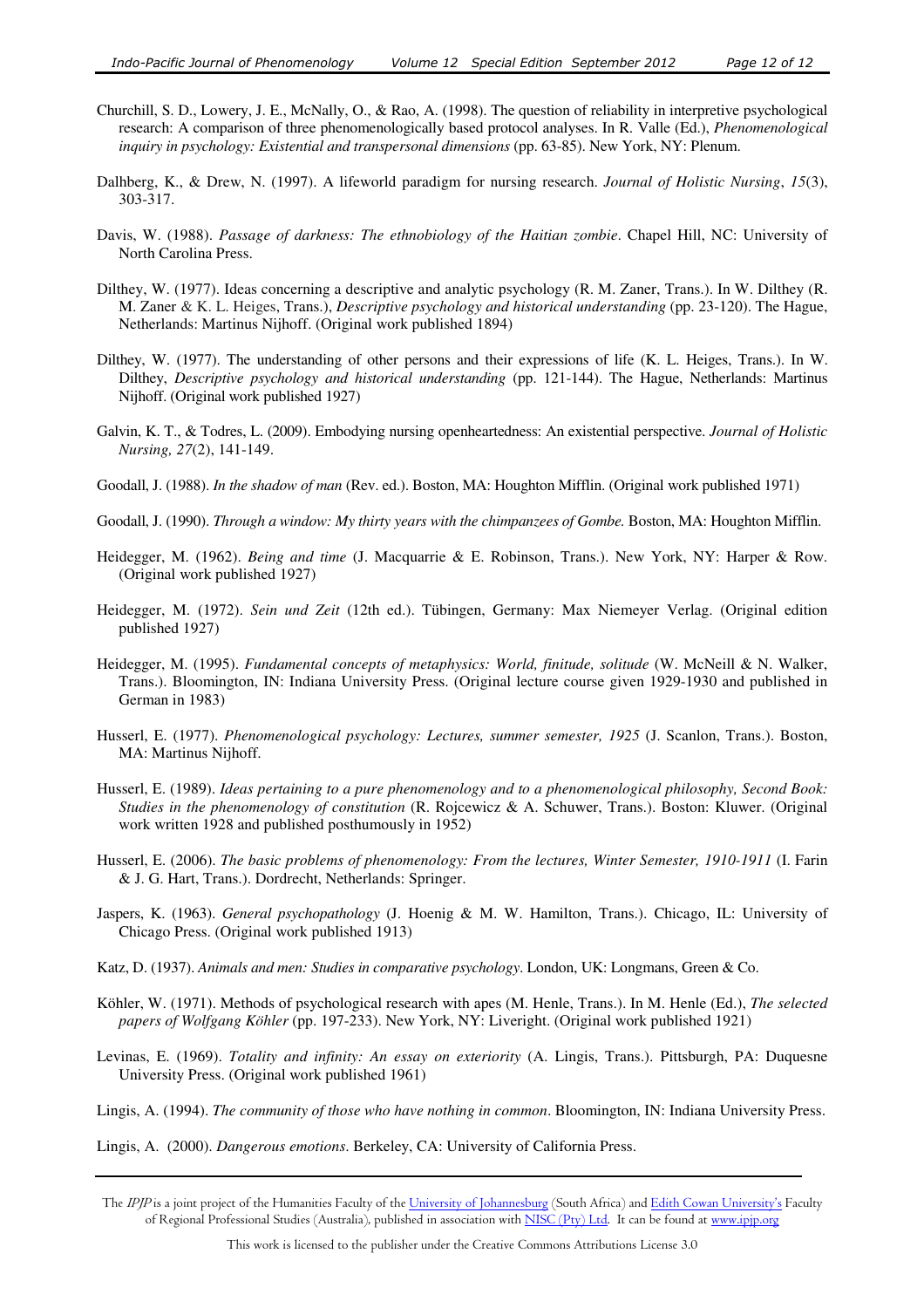Lingis, A. (2007). *The first person singular*. Evanston, IL: Northwestern University Press.

- Lipps, T. (1903). *Leitfaden der Psychologie* [Textbook of psychology]. Leipzig, Germany: Engelmann.
- Maril, V. L. (2002). Meaningful behaviour in animals: An investigation of zoologists' perceptions of chimpanzee life. *Methods: A Journal for Human Science*, Annual Edition, 48-72.
- Merleau-Ponty, M. (1962). *Phenomenology of perception* (C. Smith, Trans.). London, UK: Routledge & Kegan Paul. (Original work published 1945)
- Merleau-Ponty, M. (1964a). Eye and mind (C. Dallery, Trans.). In M. Merleau-Ponty, *The primacy of perception: And other essays on phenomenological psychology, the philosophy of art, history and politics* (J. M. Edie, Ed.) (pp. 159-190). Evanston, IL: Northwestern University Press. (Original work published 1961)
- Merleau-Ponty, M. (1964b). The philosopher and his shadow (R. C. McCleary, Trans.). In M. Merleau-Ponty, *Signs* (pp. 159-181). Evanston, IL: Northwestern University Press. (Original work published 1960)
- Merleau-Ponty, M. (1964c). The film and the new psychology (H. L. Dreyfus & P. A. Dreyfus, Trans.). In M. Merleau-Ponty, *Sense and non-sense* (pp. 48-59). Evanston, IL: Northwestern University Press. (Original lecture given 1945)
- Merleau-Ponty, M. (1964d). The metaphysical in man (H. L. Dreyfus & P. A. Dreyfus, Trans.). In M. Merleau-Ponty, *Sense and non-sense* (pp. 83-98). Evanston, IL: Northwestern University Press. (Original work published 1948)
- Merleau-Ponty, M. (1964e). The child's relations with others (W. Cobb, Trans.). In M. Merleau-Ponty, *The primacy of perception: And other essays on phenomenological psychology, the philosophy of art, history and politics* (J. M. Edie, Ed.) (pp. 96-155). Evanston, IL: Northwestern University Press. (Original work published 1960)
- Merleau-Ponty, M. (1968). *The visible and the invisible* (A. Lingis, Trans.). Evanston, IL: Northwestern University Press. (Original work published 1964)
- Merleau-Ponty, M. (1970). *Themes from the lectures at the Collège de France 1952-1960* (J. O'Neill, Trans.). Evanston, IL: Northwestern University Press.
- Merleau-Ponty, M. (1973). *The prose of the world* (C. Lefort, Ed.; J. O'Neill, Trans.). Evanston, IL: Northwestern University Press. (Original work written 1952; published posthumously in French in 1969)
- Merleau-Ponty, M. (2003). *Nature: Course notes from the Collège de France* (R. Vallier, Trans.). Evanston, IL: Northwestern University Press. (Original lecture course delivered 1956-1957 and published in French in 1995)
- Plantinga, C. (1999). The scene of empathy and the human face on film. In C. R. Plantinga & G. M. Smith (Eds.), *Passionate views: Film, cognition, and emotion* (pp. 239-255). Baltimore, MD: Johns Hopkins University Press.
- Quincey, C. de. (2000). Intersubjectivity: Exploring consciousness from the second-person perspective. *Journal of Transpersonal Psychology*, *32*(2), 135-155.
- Rao, A. (1992). *The experience of being perceived as beautiful: A phenomenological study informed by Sartre's ontology*. Unpublished senior thesis, University of Dallas, Irving, TX.
- Rao, A., & Churchill, S. D. (2004). Experiencing oneself as being–beautiful: A phenomenological study informed by Sartre's ontology. *Qualitative Research in Psychology*, *1*(1), 55-68.
- Reel, M. (2010). *The last of the tribe: The epic quest to save a lone man in the Amazon*. New York, NY: Schribner.
- Reich, W. R. (1972). *Character analysis* (V. R. Carfagno, Trans.). New York, NY: Simon & Schuster. (Original work published 1933)
- Sartre, J.-P. (1956). *Being and nothingness: A phenomenological essay on ontology (*H. E. Barnes, Trans.). New York, NY: Washington Square Press. (Original work published 1943)
- The IPIP is a joint project of the Humanities Faculty of the University of Johannesburg (South Africa) and Edith Cowan University's Faculty of Regional Professional Studies (Australia), published in association with NISC (Pty) Ltd. It can be found at www.ipjp.org